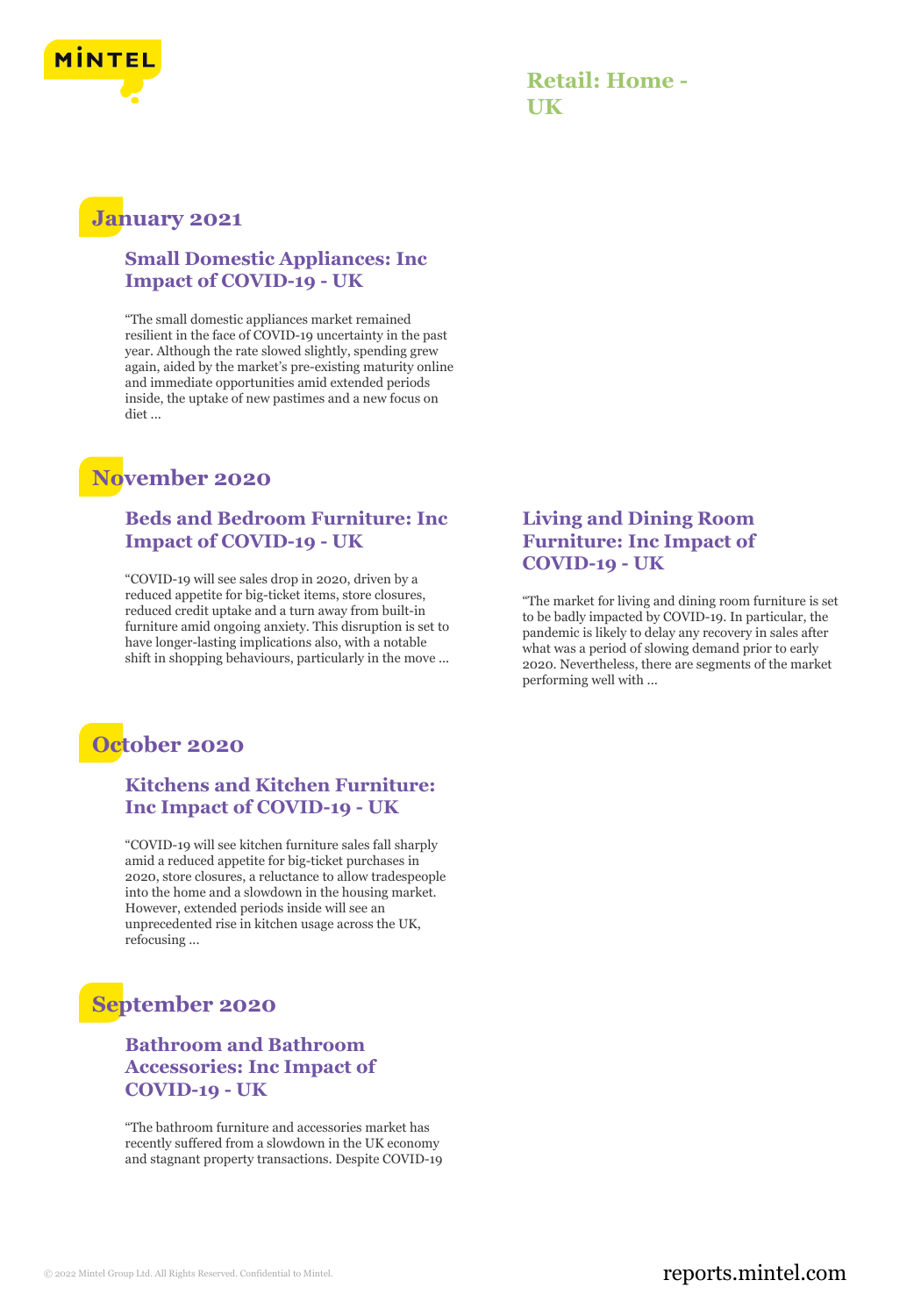

bringing further difficulties for the market, opportunities exist with the online channel growing in importance with traditional retailers well placed to learn from pureplay online specialists who currently ...

# **August 2020**

#### **Furniture Retailing: Inc Impact of COVID-19 - UK**

"COVID-19 will have a profound impact on the furniture market, both in the loss of sales in 2020, and in the farreaching legacy impact of changing shopping behaviours. There are opportunities in this landscape, however, not least in the boost to office furniture with increased working from home, while the ...

# **July 2020**

#### **The Connected Home: Inc Impact of COVID-19 - UK**

"Voice-controlled speakers continue to be the fastestgrowing smart home product and consumers had greater incentive to buy smart displays during the early stages of the COVID-19 lockdown. People show high interest in smart security, and focusing on their potential to aid easier deliveries can help demonstrate their value for everyday ...

#### **The Impact of COVID-19 on Retail and Ecommerce - UK**

"The COVID-19 outbreak is an unprecedented event which has far reaching ramifications for the retail landscape. It will accelerate the underlying trends of the past decade: greater online penetration, physical space consolidation and, unfortunately, business failures. However born alongside this will be a greater appreciation for the importance of the ...

# **June 2020**

#### **DIY Retailing: Inc Impact of COVID-19 - UK**

"COVID-19 will have a mixed impact on the DIY market. Extended periods inside will open opportunities amid a

#### **Garden Products Retailing: Inc Impact of COVID-19 - UK**

"Garden product retailing continues to evolve with the loss of market leader, Wyevale, from the garden sector being balanced out by the expansion of a number of other aspirational chains such as Dobbies, British Garden Centres and Blue Diamond. Going forward those operating outside of the horticulture market continue to ...

### **Department Stores: Inc Impact of COVID-19 - UK**

"The department store sector in the UK continued to struggle throughout 2019 and the outbreak of COVID-19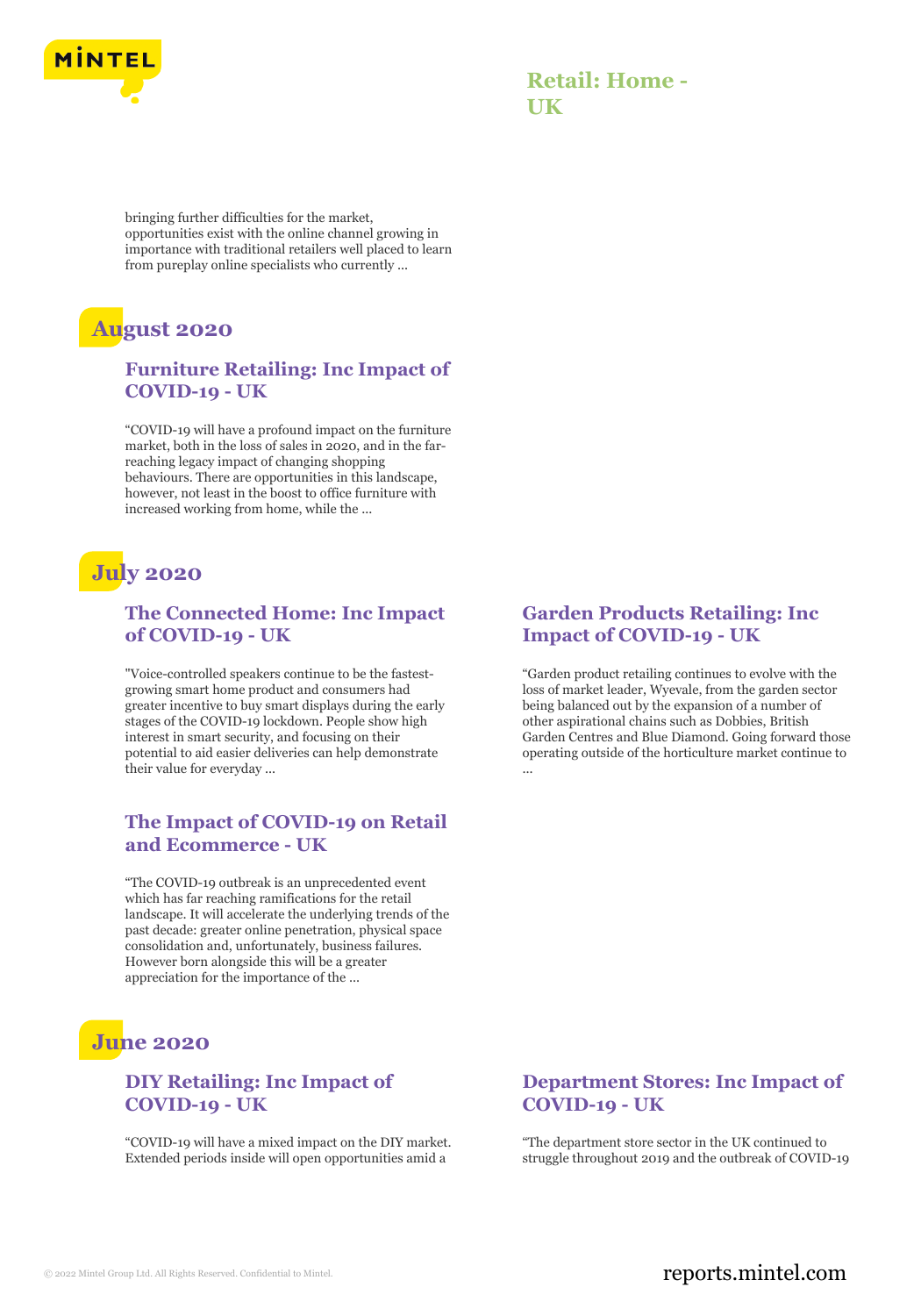

renewed focus on the home and garden, while enforced self-reliance could return the appetite for DIY in the longer term. However, ultimately these opportunities will be unable to offset the sales lost ...

# **May 2020**

#### **Major Domestic Appliances: Inc Impact of COVID-19 - UK**

"The market actually recovered momentum in 2019; however, the adverse impact of COVID-19 will put an end to this. While the majority of purchases are triggered by necessity, sales are nonetheless set to fall 11% in 2020 as stores are closed, housing transactions fall and elements of demand are limited ...

# **March 2020**

#### **Accessorising the Home - UK**

"Spending grew again in 2019; however, the market is increasingly split into two; a divide increasingly characterised by age. The newer dynamic demand for trend-driven home accessories, favoured by younger shoppers as a means of affordable personalisation, continues to open avenues for growth. However, the next few years will be ...

# **February 2020**

#### **Electrical Goods Retailing - UK**

"Spending on electricals rose again in 2019. However, the marketplace is changing, marked by the contrasting trajectories of online-only and specialist retailers. Consumer demand is increasingly dictated by the widening gulf between young and old shoppers. The fluid nature of the former opened several avenues for growth in the past ...

# **January 2020**

#### **Consumer Trends, Attitudes and Spending Habits for the Home - UK**

came at a particularly difficult time. Many of the leading department stores were in the midst of reviewing store portfolios and making significant strategic changes in order to try to turn things around ...

#### **Nursery and Baby Equipment Retailing - UK**

"The nursery and baby equipment market has suffered from increased competition from discounters and online retailers such as Amazon. Since the closure of Mothercare and Babies R Us the market has become even more fragmented, making it more important than ever for retailers and brands to stand out and try ...